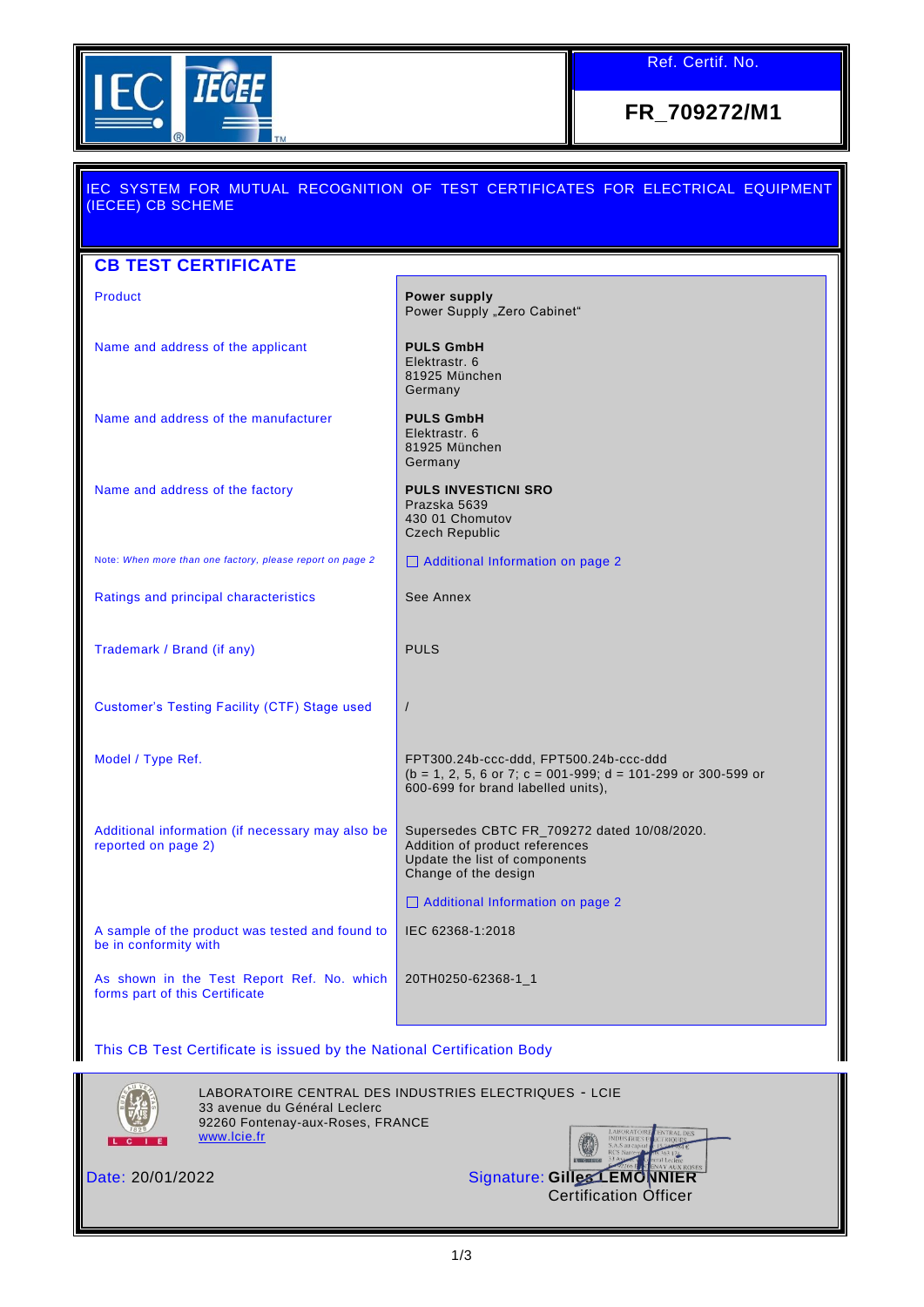Ref. Certif. No.



# **FR\_709272/M1**

### **ANNEX**

#### **References, ratings and main characteristics:**

### **FPT300.24b-ccc-ddd (b = 1 or 2):**

**Input:**  3 AC 380–480 V (±15%), 0,52–0,43 A, 50–60 Hz **Output:**  1 x 24–28 Vdc, 15–12,9 A **or 1 x 24 Vdc, 15 A**  Total output power: 300 W (at +55 °C) 150 W (at +70 °C) Derate linearly between +55 °C and +70 °C Operational temperature range: −25 °C to +70 °C

#### **FPT300.24b-ccc-ddd (b = 5):**

**Input:**  3 AC 380–480 V (±15%), 0,52–0,43 A, 50–60 Hz **Output: 2 x 24–28 Vdc,** or **3 x 24–28 Vdc,** or **4 x 24–28 Vdc, max. 12 A**  Total output power: 300 W (at +55 °C) 150 W (at +70 °C) Derate linearly between +55 °C and +70 °C Operational temperature range: −25 °C to +70 °C

#### **FPT300.24b-ccc-ddd (b = 6): Input:**  3 AC 380–480 V (±15%), 0,52–0,43 A, 50–60 Hz **Output:**  2 x 24–28 Vdc or 3 x 24–28 Vdc or **4 x 24–28 Vdc max. 3,9–3,4 A**  Total output power: 300 W (at +55 °C) 150 W (at +70 °C) Derate linearly between +55 °C and +70 °C Operational temperature range: −25 °C to +70 °C

**FPT300.24b-ccc-ddd (b = 7): Input:**  3 AC 380–480 V (±15%), 0,52–0,43 A, 50–60 Hz **Output: A combination of 2 to 4 outputs 24–28 Vdc (NEC Class 2) and 24–28 Vdc (regular) not exceeding 12 A Total output power:**  Total output power: 300 W (at +55 °C) 150 W (at +70 °C) Derate linearly between +55 °C and +70 °C Operational temperature range: −25 °C to +70 °C



LABORATOIRE CENTRAL DES INDUSTRIES ELECTRIQUES - LCIE 33 avenue du Général Leclerc 92260 Fontenay-aux-Roses, FRANCE [www.lcie.fr](http://www.lcie.fr/)